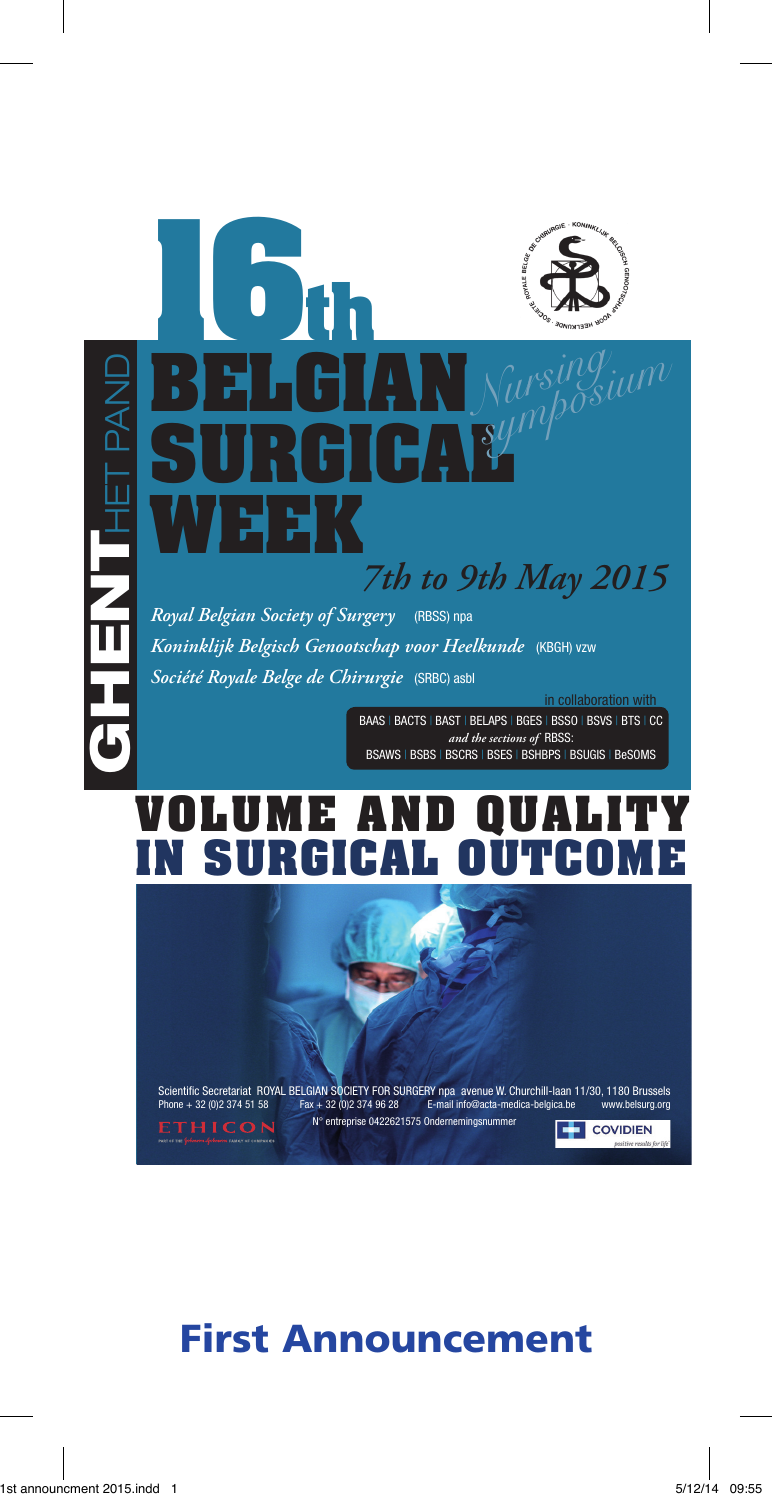## **The 16th Belgian Surgical Week is organised together with:**

Belgian Association for Ambulatory Surgery (BAAS) Belgian Association for Cardiothoracic Surgery (BACTS) Belgian Association for Pediatric Surgery (BELAPS) Belgian Group for Endoscopic Surgery (BGES) Belgian Society for Surgical Oncology (BSSO) Belgian Society for Vascular Surgery (BSVS) Belgian Association for Surgical Trainees (BAST) Belgian Trauma Society (BTS) Collegium Chirurgicum (CC)

### **and the Sections of the RBSS:**

Belgian Section for Abdominal Wall Surgery (BSAWS) Belgian Section for Breast Surgery (BSBS) Belgian Section for Colorectal Surgery (BSCRS) Belgian Section for Endocrine Surgery (BSES) Belgian Section for Hepato-Bilio and Pancreatic Surgery (BSHBPS) Belgian Section for Obesity and Metabolic Surgery (BeSOMS) Belgian Section for Upper GI Surgery (BSUGIS)

## **Scientific Secretariat**

ROYAL BELGIAN SOCIETY FOR SURGERY npa Av. W. Churchill-laan 11/30, Brussel 1180 Bruxelles Phone +32 (0)2 374 51 58 - Fax +32 (0)2 374 96 28 E-mail : info@acta-medica-belgica.be Website : www.belsurg.org

## **Congress Secretariat**

#### Semico nv/sa

Korte Meer 16 9000 Gent E-mail : info@semico.org Website: http://www.surgeryweek.be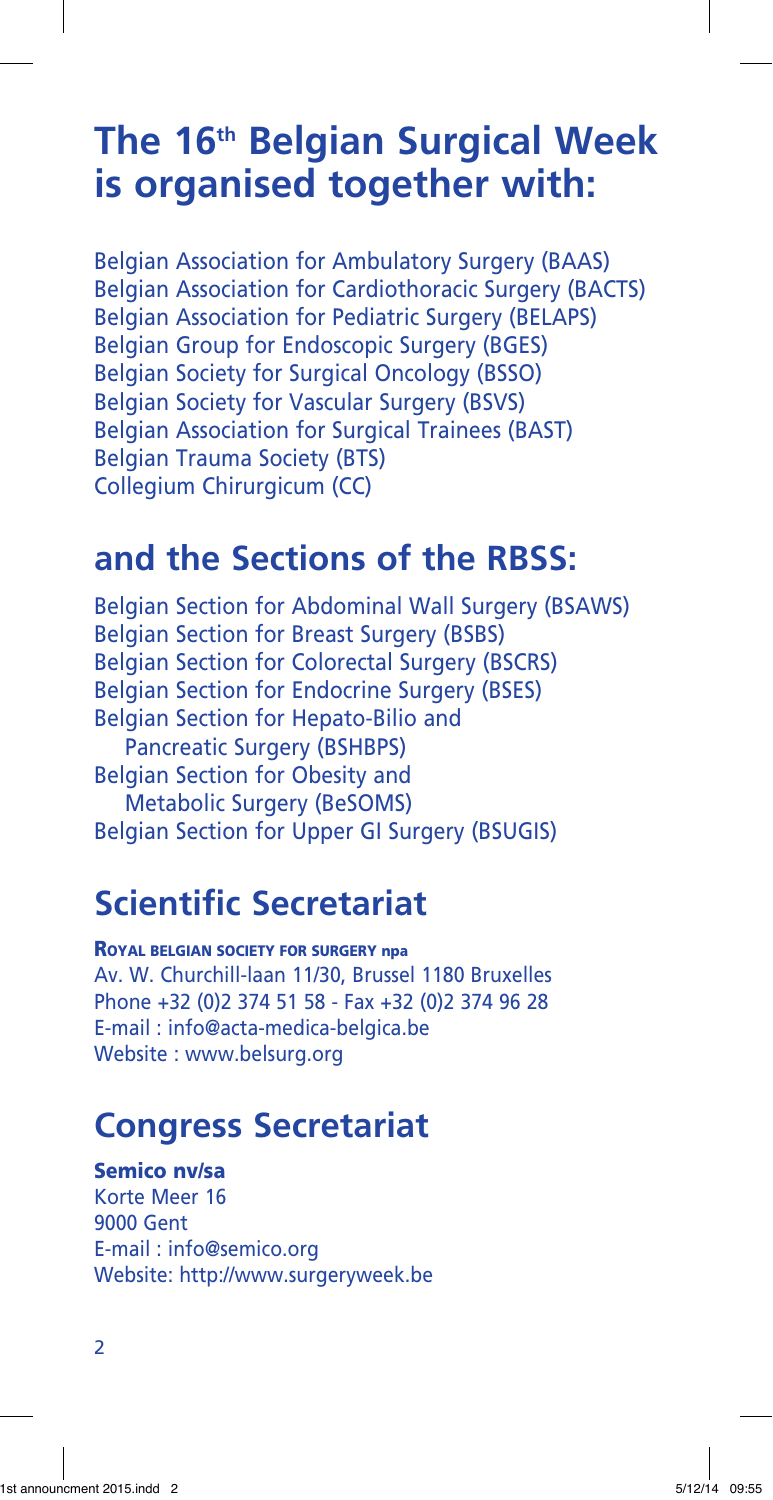## **Welcome Address**

Dear Colleagues and Friends

The 16<sup>th</sup> edition of the Belgian Surgical Week will take place in Het Pand, a historical venue in the heart of the city of Ghent.

The venue as well as the set-up of the congress is new.

The Board of the Royal Belgian Society of Surgery decided to give the congress a new dynamism: a shorter congress but with more content through thorough preparation.

More attention goes to the state of the art and update lectures given by experts next to a selection of recent scientific work.

The pharmaceutical industry is invited to share new devices and therapeutics with participants.

Also new is the invitation to our most important co-workers in the operating room by means of a Nursing Symposium.

On Thursday evening the best scientific submissions will be presented followed by a reception-happening and a dinner-dance in the foyer of the Handelsbeurs.

This location is situated within walking distance from the congress centre. The most beautiful way to discover Ghent however is on the water, a boat trip will be available for the participants.

The dinner-dance will be animated by a well-known DJ.

A surprising Academy Award Ceremony will be held in cooperation with the BAST. The partners will be offered their own programme and best stay until Thursday night when surgeons, nurses, partners – young and old – will discover a whole other side of surgery.

Last but not least there will be half a day of hands-on training on Saturday in cooperation with the BAST and the BGES.

Every section, sponsor and member of the Board wants to share this enthusiasm with the participants whom we hope to welcome in large majority.

> P. Pattyn President RBSS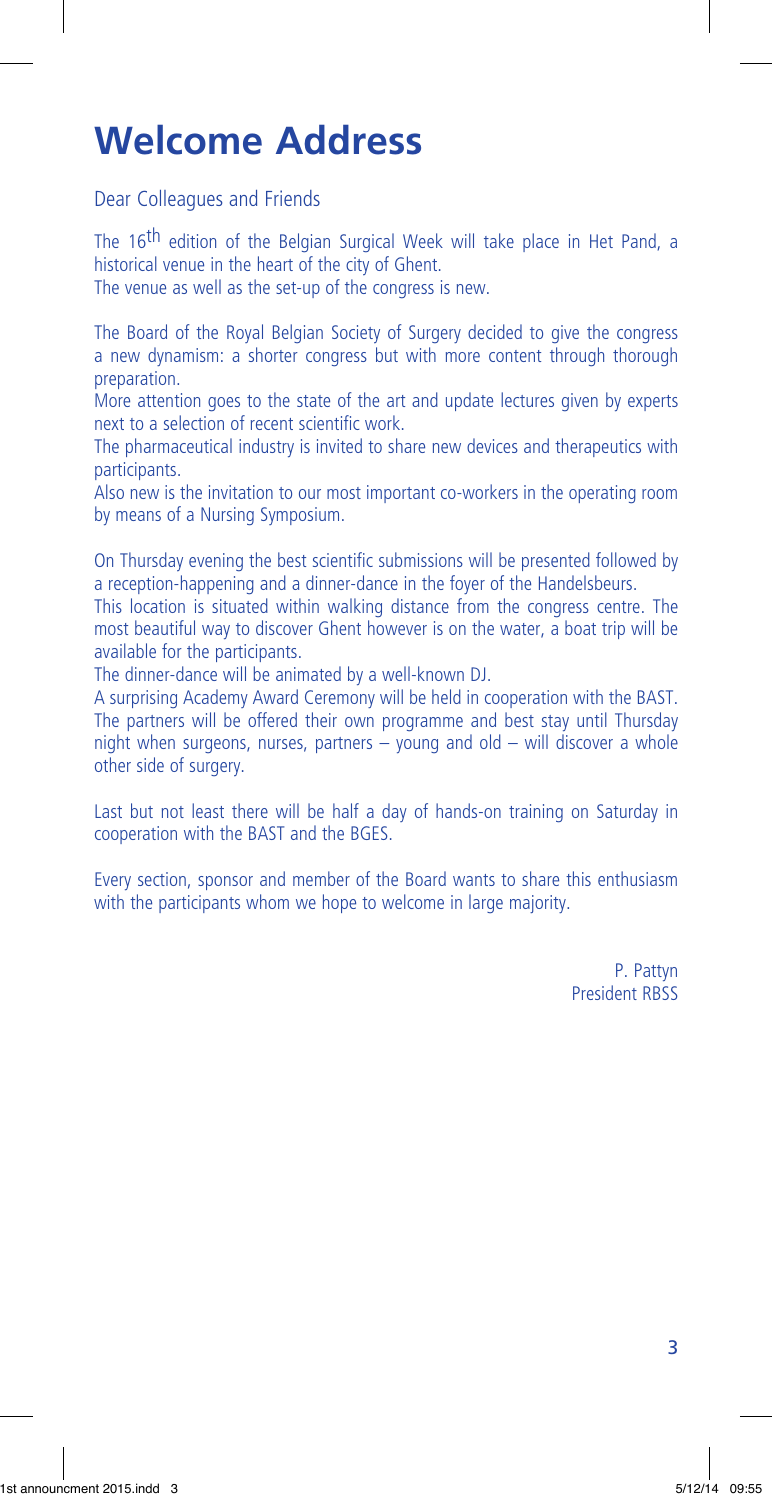| Ghent University Hospital<br>Technology workshop (pig lab)<br>(virtual trainers, box trainers,<br>Cadaver workshop<br><b>Trainees Workshop</b><br>vascular workshop)<br>Year 3 and 4:<br>Year 5 and 6:<br>Year 1 and 2:<br><b>Basic skills</b><br>Blanquaert<br>symposium<br>Rector<br>Vascular<br>Lunch<br>Cardiovascular<br>Cardiovascular<br>and Thoracic<br>live surgery -<br>live surgery -<br>and Thoracic<br>Vermeylen<br>Coffee break<br>Screening in colon carcinoma<br><b>Deferred</b><br><b>Deferred</b><br>Rector<br>Lunch symposium<br>live surgery -<br>live surgery -<br>General<br><b>Deferred</b><br><b>Deferred</b><br>General<br>Refter<br>Blanquaert<br>Symposium<br>Symposium<br>Nursing<br>Nursing<br>Rector<br>Free papers<br>Free papers<br>Refter<br>(BSVS)<br>(BSVS)<br>Opening ceremony<br>Coffee break<br>Infirmerie<br>Free papers<br><b>Oude</b><br>Vermeylen<br>Free papers<br>Rector<br>Keynote<br>lectures<br>(Visceral) |  | Thursday 7 <sup>th</sup> May 2015 | PROGRAMME AT A GLANCE | Friday 8 <sup>th</sup> May 2015 | Saturday 9th May 2015 |
|-----------------------------------------------------------------------------------------------------------------------------------------------------------------------------------------------------------------------------------------------------------------------------------------------------------------------------------------------------------------------------------------------------------------------------------------------------------------------------------------------------------------------------------------------------------------------------------------------------------------------------------------------------------------------------------------------------------------------------------------------------------------------------------------------------------------------------------------------------------------------------------------------------------------------------------------------------------|--|-----------------------------------|-----------------------|---------------------------------|-----------------------|
|                                                                                                                                                                                                                                                                                                                                                                                                                                                                                                                                                                                                                                                                                                                                                                                                                                                                                                                                                           |  |                                   |                       |                                 |                       |
|                                                                                                                                                                                                                                                                                                                                                                                                                                                                                                                                                                                                                                                                                                                                                                                                                                                                                                                                                           |  |                                   |                       |                                 |                       |
|                                                                                                                                                                                                                                                                                                                                                                                                                                                                                                                                                                                                                                                                                                                                                                                                                                                                                                                                                           |  |                                   |                       |                                 |                       |
|                                                                                                                                                                                                                                                                                                                                                                                                                                                                                                                                                                                                                                                                                                                                                                                                                                                                                                                                                           |  |                                   |                       |                                 |                       |
|                                                                                                                                                                                                                                                                                                                                                                                                                                                                                                                                                                                                                                                                                                                                                                                                                                                                                                                                                           |  |                                   |                       |                                 |                       |
|                                                                                                                                                                                                                                                                                                                                                                                                                                                                                                                                                                                                                                                                                                                                                                                                                                                                                                                                                           |  |                                   |                       |                                 |                       |
|                                                                                                                                                                                                                                                                                                                                                                                                                                                                                                                                                                                                                                                                                                                                                                                                                                                                                                                                                           |  |                                   |                       |                                 |                       |
|                                                                                                                                                                                                                                                                                                                                                                                                                                                                                                                                                                                                                                                                                                                                                                                                                                                                                                                                                           |  |                                   |                       |                                 |                       |
|                                                                                                                                                                                                                                                                                                                                                                                                                                                                                                                                                                                                                                                                                                                                                                                                                                                                                                                                                           |  |                                   |                       |                                 |                       |
|                                                                                                                                                                                                                                                                                                                                                                                                                                                                                                                                                                                                                                                                                                                                                                                                                                                                                                                                                           |  |                                   |                       |                                 |                       |
|                                                                                                                                                                                                                                                                                                                                                                                                                                                                                                                                                                                                                                                                                                                                                                                                                                                                                                                                                           |  |                                   |                       |                                 |                       |
|                                                                                                                                                                                                                                                                                                                                                                                                                                                                                                                                                                                                                                                                                                                                                                                                                                                                                                                                                           |  |                                   |                       |                                 |                       |
|                                                                                                                                                                                                                                                                                                                                                                                                                                                                                                                                                                                                                                                                                                                                                                                                                                                                                                                                                           |  |                                   |                       |                                 |                       |
|                                                                                                                                                                                                                                                                                                                                                                                                                                                                                                                                                                                                                                                                                                                                                                                                                                                                                                                                                           |  |                                   |                       |                                 |                       |
|                                                                                                                                                                                                                                                                                                                                                                                                                                                                                                                                                                                                                                                                                                                                                                                                                                                                                                                                                           |  |                                   |                       |                                 |                       |
|                                                                                                                                                                                                                                                                                                                                                                                                                                                                                                                                                                                                                                                                                                                                                                                                                                                                                                                                                           |  |                                   |                       |                                 |                       |
|                                                                                                                                                                                                                                                                                                                                                                                                                                                                                                                                                                                                                                                                                                                                                                                                                                                                                                                                                           |  |                                   |                       |                                 |                       |
|                                                                                                                                                                                                                                                                                                                                                                                                                                                                                                                                                                                                                                                                                                                                                                                                                                                                                                                                                           |  |                                   |                       |                                 |                       |

|<br>1st announcment 2015.indd 4 5/12/14 09:55  $\begin{array}{c} \begin{array}{c} \begin{array}{c} \end{array} \end{array} \end{array}$ 

 $\overline{\phantom{a}}$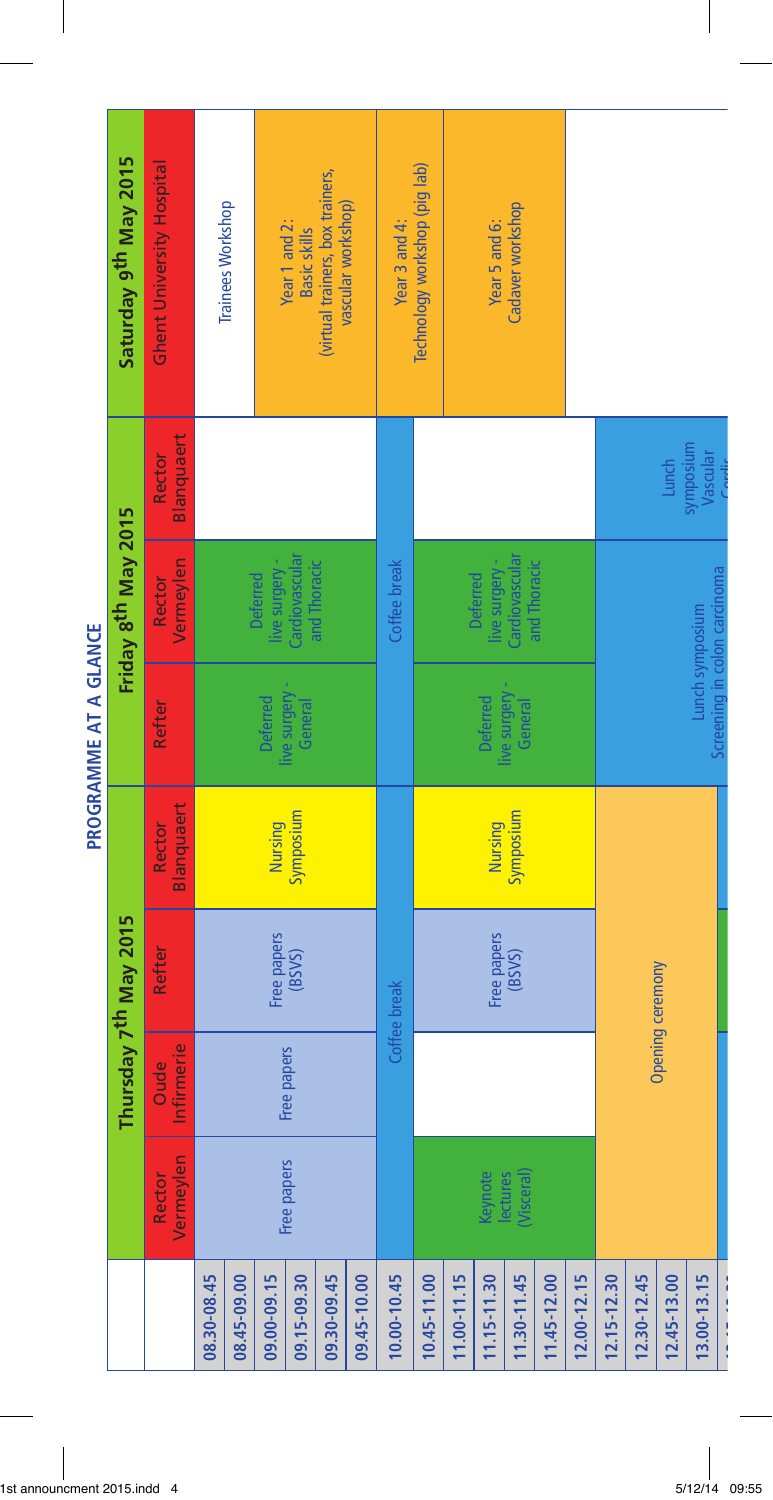| Farewell reception - Trainees award ceremony<br>Coffee break<br>Interactive<br>Interactive<br>sessions<br>sessions<br><b>BAST</b><br><b>BAST</b><br>Johnson&Johnson<br>symposium<br>symposium<br>Outcome<br>Outcome<br>Volume-<br>Volume-<br>symposium<br>Symposium<br>Symposium<br>Dinner dance (Foyer, Handelsbeurs) - Surgical Oscar ceremony<br>Covidien<br>Nursing<br><b>Nursing</b><br>Lunch<br>Reception and happening (Foyer, Handelsbeurs)<br>(Cardiothoracic<br>Poster session<br>and Vascular)<br>Free paper<br>Keynote<br>lectures<br><b>BYCTS</b><br><b>Best paper session</b><br>Coffee break<br>Ethics&Surgery 2015<br>Update session<br>Update session<br><b>BeSOMS</b><br><b>BSUGIS</b><br><b>BELAPS</b><br><b>BGES</b><br>Lunch<br><b>BSES</b> |             |  |  | Screening in colon carcinoma<br>Lunch symposium | Vascular                  |
|------------------------------------------------------------------------------------------------------------------------------------------------------------------------------------------------------------------------------------------------------------------------------------------------------------------------------------------------------------------------------------------------------------------------------------------------------------------------------------------------------------------------------------------------------------------------------------------------------------------------------------------------------------------------------------------------------------------------------------------------------------------|-------------|--|--|-------------------------------------------------|---------------------------|
|                                                                                                                                                                                                                                                                                                                                                                                                                                                                                                                                                                                                                                                                                                                                                                  |             |  |  |                                                 | <b>Siosense</b><br>Cordis |
|                                                                                                                                                                                                                                                                                                                                                                                                                                                                                                                                                                                                                                                                                                                                                                  | 13.30-13.45 |  |  |                                                 | Webster                   |
| 16.30-16.45<br>17.00-17.15<br>14.00-14.15<br>14.15-14.30<br>14.30-14.45<br>14.45-15.00<br>15.00-15,15<br>15.45-16.15<br>16.45-17.00<br>17.15-17.30<br>17.30-17.45<br>17.45-18.15<br>15.15-15.30<br>15.30-15.45<br>16.15-16.30<br>18.15-20.00                                                                                                                                                                                                                                                                                                                                                                                                                                                                                                                     | 13.45-14.00 |  |  |                                                 |                           |
|                                                                                                                                                                                                                                                                                                                                                                                                                                                                                                                                                                                                                                                                                                                                                                  |             |  |  |                                                 |                           |
|                                                                                                                                                                                                                                                                                                                                                                                                                                                                                                                                                                                                                                                                                                                                                                  |             |  |  |                                                 |                           |
|                                                                                                                                                                                                                                                                                                                                                                                                                                                                                                                                                                                                                                                                                                                                                                  |             |  |  |                                                 |                           |
|                                                                                                                                                                                                                                                                                                                                                                                                                                                                                                                                                                                                                                                                                                                                                                  |             |  |  |                                                 | Nursing                   |
|                                                                                                                                                                                                                                                                                                                                                                                                                                                                                                                                                                                                                                                                                                                                                                  |             |  |  |                                                 | Symposium                 |
|                                                                                                                                                                                                                                                                                                                                                                                                                                                                                                                                                                                                                                                                                                                                                                  |             |  |  |                                                 |                           |
|                                                                                                                                                                                                                                                                                                                                                                                                                                                                                                                                                                                                                                                                                                                                                                  |             |  |  |                                                 |                           |
|                                                                                                                                                                                                                                                                                                                                                                                                                                                                                                                                                                                                                                                                                                                                                                  |             |  |  |                                                 |                           |
|                                                                                                                                                                                                                                                                                                                                                                                                                                                                                                                                                                                                                                                                                                                                                                  |             |  |  |                                                 |                           |
|                                                                                                                                                                                                                                                                                                                                                                                                                                                                                                                                                                                                                                                                                                                                                                  |             |  |  |                                                 |                           |
|                                                                                                                                                                                                                                                                                                                                                                                                                                                                                                                                                                                                                                                                                                                                                                  |             |  |  |                                                 | Nursing                   |
|                                                                                                                                                                                                                                                                                                                                                                                                                                                                                                                                                                                                                                                                                                                                                                  |             |  |  |                                                 | Symposium                 |
|                                                                                                                                                                                                                                                                                                                                                                                                                                                                                                                                                                                                                                                                                                                                                                  |             |  |  |                                                 |                           |
|                                                                                                                                                                                                                                                                                                                                                                                                                                                                                                                                                                                                                                                                                                                                                                  |             |  |  |                                                 |                           |
|                                                                                                                                                                                                                                                                                                                                                                                                                                                                                                                                                                                                                                                                                                                                                                  |             |  |  |                                                 |                           |
|                                                                                                                                                                                                                                                                                                                                                                                                                                                                                                                                                                                                                                                                                                                                                                  |             |  |  |                                                 |                           |
|                                                                                                                                                                                                                                                                                                                                                                                                                                                                                                                                                                                                                                                                                                                                                                  | 20.00-22.00 |  |  |                                                 |                           |

I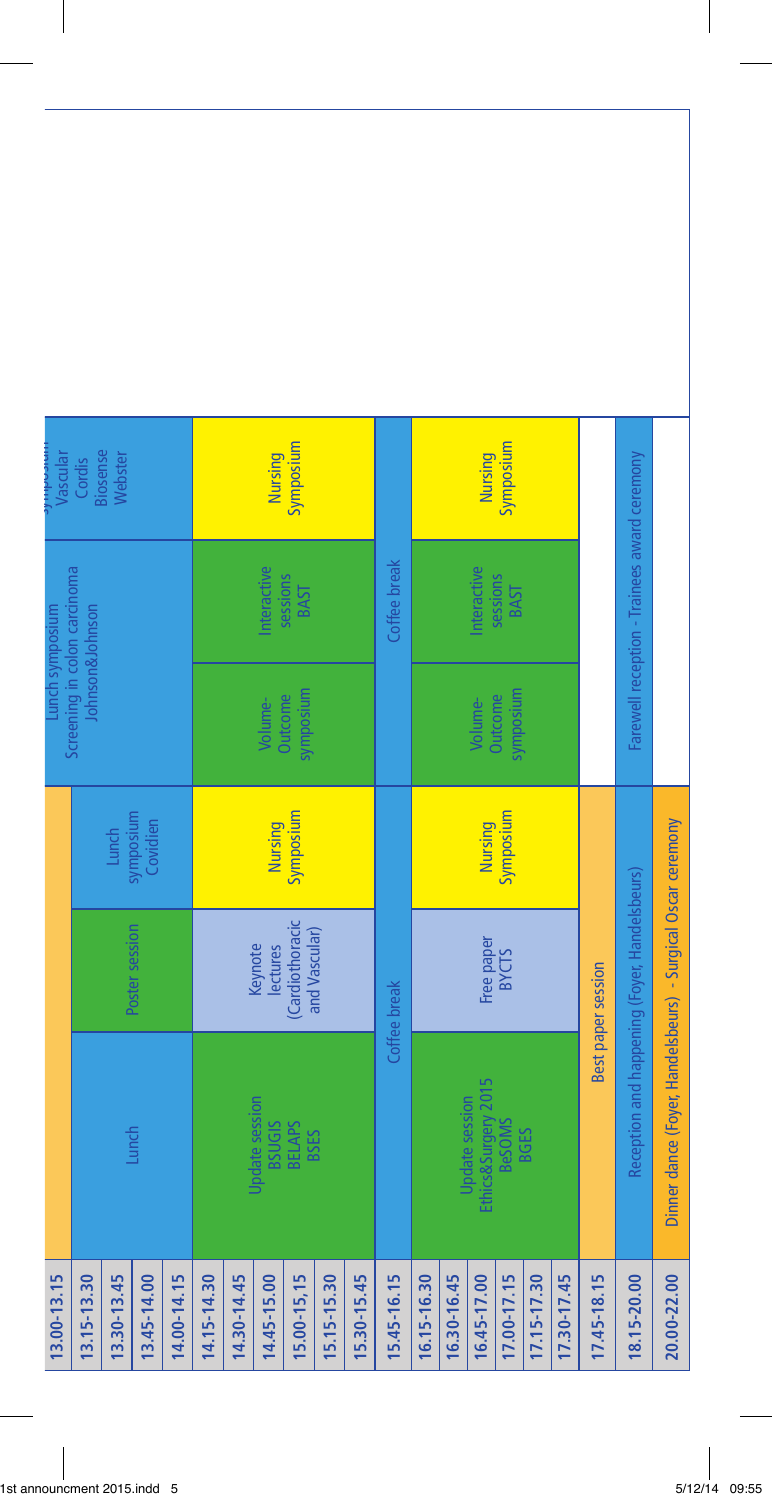#### **General Information**

Date: Thursday 7<sup>th</sup> until 9<sup>th</sup> May, 2015

**Venue:** Het Pand Onderbergen 1 9000 Gent Tel.: +32 (0)9 264 83 05

**Language:** The official language of the Congress is English. Simultaneous translation is NOT provided.

**Accreditation:** An application for accreditation has been submitted (also for ethics).

**Liability:** In registering for the Congress, participants agree that neither the Congress Committee nor the Organisers assume any liability whatsoever. Participants and sponsors should therefore organise their own health and personal insurances.

**Exhibition:** An exhibition highlighting medical and surgical equipment, pharmaceutical products and books, will be held during the Congress. Access to the exhibition is free for all participants.

**Coffee and Lunch:** Coffee and tea will be available during the breaks between sessions and a light lunch is included in the registration fee.

Surgical Night on Thursday 7<sup>th</sup> May 2015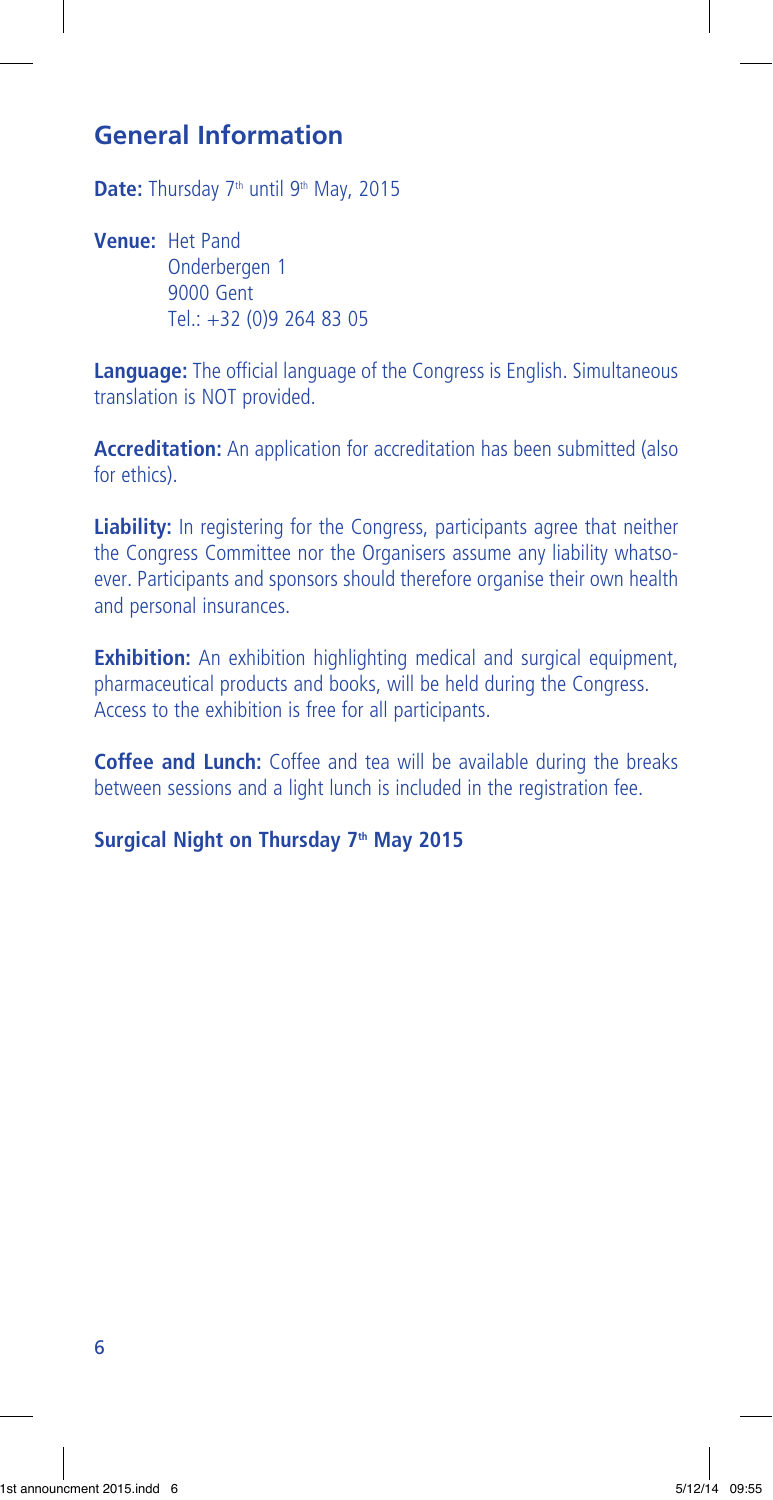#### **Registration via the website**

| <b>Registration Fee (Euro)</b>   | <b>Early Bird</b> | <b>Standard</b> |
|----------------------------------|-------------------|-----------------|
|                                  | <b>Rates</b>      | <b>Rates</b>    |
|                                  | Until             | As from         |
| Lunches included                 | 15/04/2015        | 16/04/2015      |
| <b>Surgeons</b>                  |                   |                 |
| Members RBSS 2 days              | 170,00            | 230,00          |
| Members RBSS 1 day               | 110,00            | 150,00          |
| Non-Members 2 days               | 290,00            | 340,00          |
| Non-Members 1 day                | 160,00            | 210,00          |
| <b>Trainees</b>                  |                   |                 |
| Members RBSS 2 days              | 100,00            | 150,00          |
| Members RBSS 1 day               | 60,00             | 110,00          |
| Non-Members 2 days               | 170,00            | 220,00          |
| Non-Members 1 day                | 120,00            | 170,00          |
| <b>Nurses</b>                    |                   |                 |
| 2 days                           | 50,00             | 75,00           |
| 1 day                            | 25,00             | 35,00           |
| <b>Surgical Night on Thursay</b> |                   |                 |
| <b>Surgeons</b>                  | 55,00             | 55,00           |
| <b>Trainees - Nurses</b>         | 25,00             | 25,00           |

Titular members of the RBSS receive a 25,00€ discount on their registration fee.

RBSS' non-members have the possibility to participate at the reduced "membership registration" rate on condition that they become affiliated and pay their RBSS 2015 registration before 15<sup>th</sup> April 2015 (50,00€ for trainees, 200,00€ for surgeons).

#### **Registration includes:**

- $\blacksquare$  Participation in the Congress
- <sup>n</sup> The congress bag containing the programme and abstract book, certificates and congress documents
- **n** Lunches, coffee as indicated in the programme

#### **Payment**

- $\blacksquare$  By bank transfer onto account number IBAN: BE 54 737028717497 of 'Congress RBSS' BIC: KREDBEBB
- **By credit card: all major credit cards are accepted.**

#### **Registration (only registrations through the web will be taken into account)**

The complete programme of the congress and the registration form will be available in due course on **www.belsurg.org** or **http://www.surgeryweek.be**.